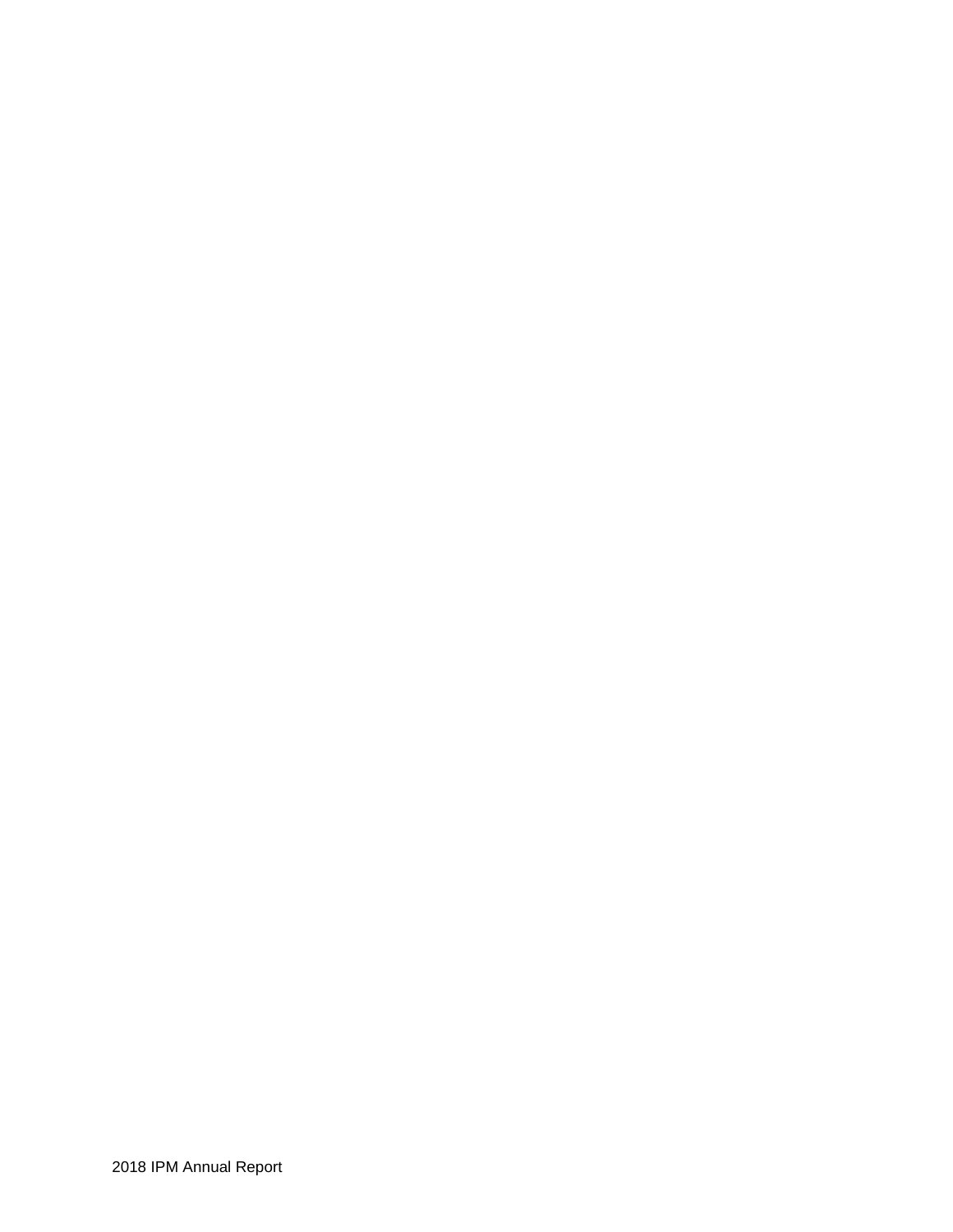# **TABLE OF CONTENTS**

| I.   |                                                          |  |
|------|----------------------------------------------------------|--|
| П.   |                                                          |  |
|      |                                                          |  |
|      |                                                          |  |
|      |                                                          |  |
|      |                                                          |  |
|      |                                                          |  |
|      | 6. EFFECTIVENESS OF ALTERNATIVE PRACTICES IMPLEMENTED 10 |  |
|      |                                                          |  |
| III. |                                                          |  |
| X.   |                                                          |  |
|      |                                                          |  |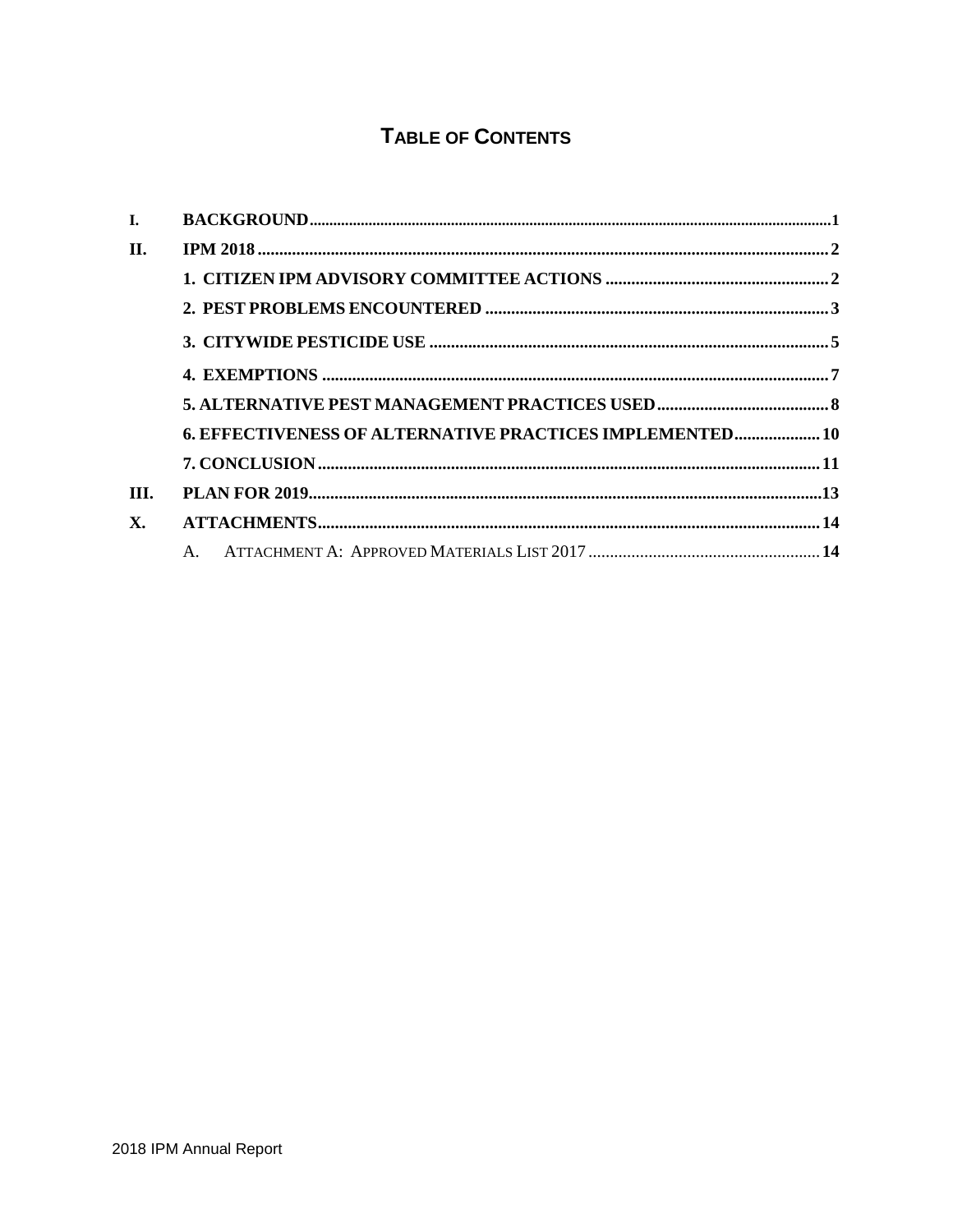# **I. BACKGROUND**

In January 2004, the City of Santa Barbara (City) adopted a City–wide Integrated Pest Management (IPM) Strategy to reduce pesticide hazards on City property and promote effective pest management.

The IPM Strategy contains the mission and purpose, assigns responsibilities, and outlines pest management processes, among other things. In addition, the Strategy requires an annual report be prepared that addresses the following:

- Types of pest problems encountered by each Department
- Types and quantities of pesticides used by each Department
- Exemptions in place and granted during the past year
- Alternatives used for phased out pesticides
- Alternatives proposed for use within the next 12 months
- Effectiveness of any changes in practices implemented
- Planned changes to pest management practices

#### **PHAER Zone System**

The IPM Strategy required the development of a "Zone System" tied to the IPM Approved Materials List to limit pesticide use based on potential human exposure. In February 2006, the City Council approved the PHAER Zone system to be incorporated into the IPM Strategy.

The PHAER Zone system assigns a Green, Yellow, or Special Circumstance/Red Zone designation to each site, or portions of sites, based upon the potential for exposure by humans and sensitive habitat to hazardous pesticides, and allows the use of carefully screened materials by zone designation. For example, Green Zones are areas of high exposure potential, and only pesticides designated as "Green", which show very limited human and environmental impacts, may be used. Yellow Zones are areas with less potential for harm from exposure, and a broader range of "Yellow" materials are permitted under the PHAER Zone system.

#### **Citizen and Staff IPM Advisory Committees**

The City Council established the 5 member Citizen IPM Advisory Committee by Resolution No. 06-008. The members of the Committee are appointed by the Parks and Recreation Commission to serve two-year terms. The purpose of the Committee is to review and advise on the implementation of the City's Integrated Pest Management Strategy. The 2018 Citizen IPM Advisory Committee included the following representatives:

- Greg Chittick, Community at large
- Larry Saltzman, Pesticide Awareness and Alternative Coalition
- Kristen LaBonte, Community at large

The Citizen IPM Advisory Committee has had two positions that have remained unfilled for the past year due to a lack of applicants.

Department IPM Coordinators are appointed by Department Directors to serve on the Staff IPM Committee. In 2018, Department representatives included: Jeff McKee from the Airport, Joe Poire from Fire, Mike Wiltshire from Public Works, Karl Treiberg from the Waterfront, and Santos Escobar from Parks and Recreation (As of January 2019, Matthew Parker assumed the Parks and Recreation role.) The Staff IPM Committee continued to work effectively with the Citizen IPM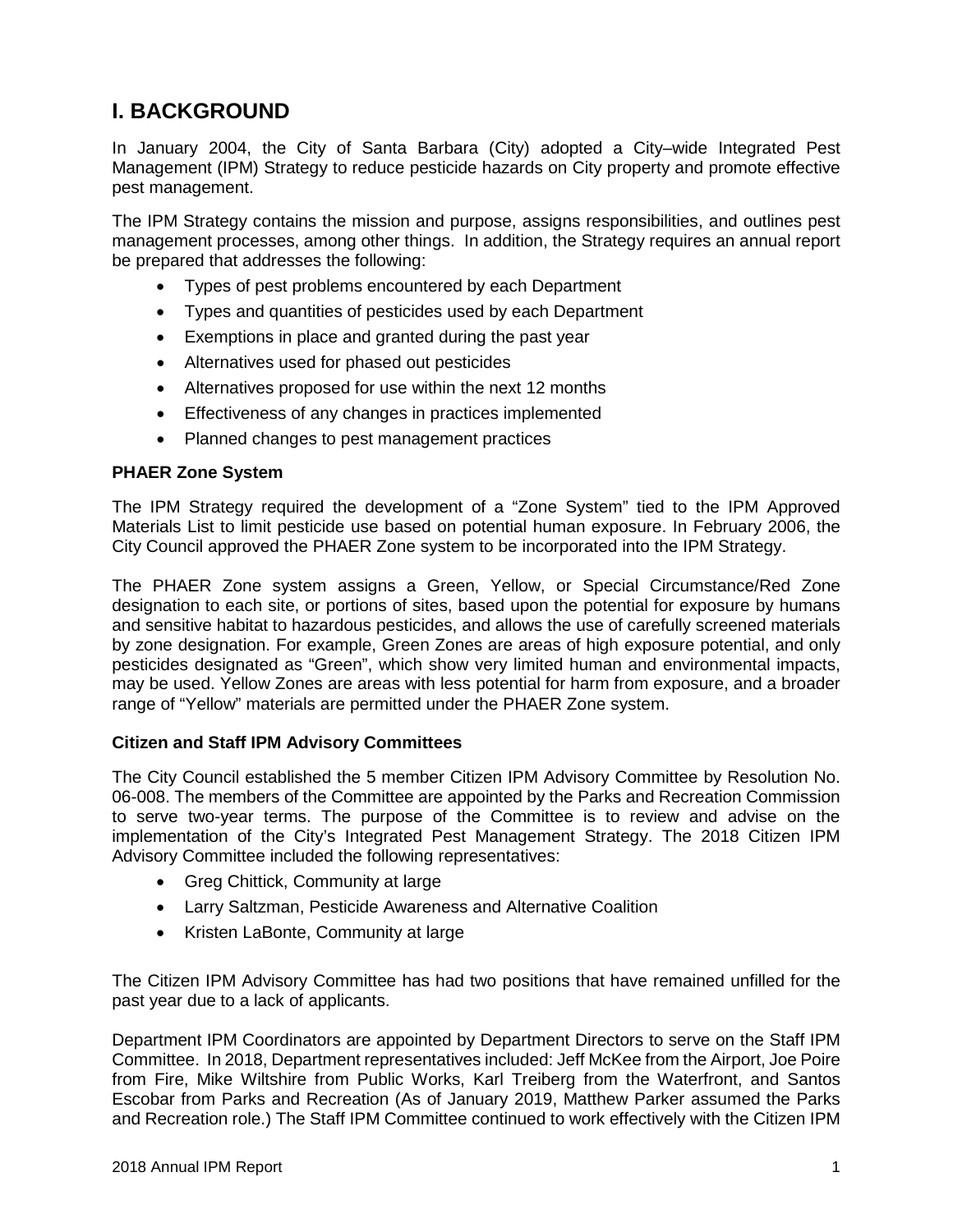Advisory Committee to administer the IPM Strategy and oversee pest management practices. The Parks and Recreation Department coordinates both the Citizen and Staff IPM Committees and oversees the implementation of the City's IPM Program.

## **II. IPM 2018 STRATEGY RESULTS**

## **1. Citizen IPM Advisory Committee Actions**

The Citizen IPM Advisory Committee met once in 2018 to review the materials list and approve the 2017 IPM Annual Report. The Committee approved the 2017 report and materials list.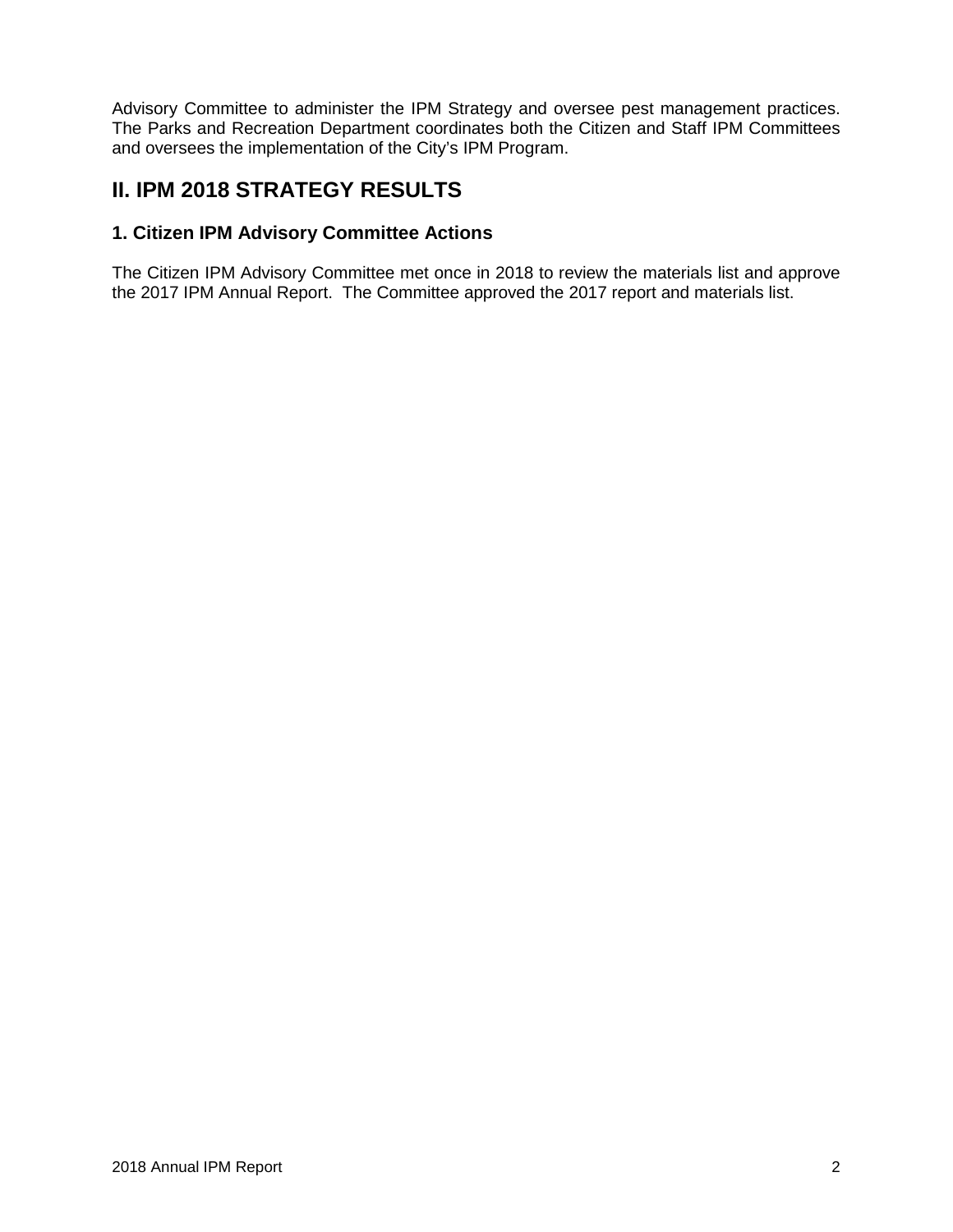#### **2. Pests Encountered**

A variety of pests were encountered on City properties in 2018 as outlined in Table 1. Departments ranked their top three pest problems with the numbers 1, 2 and 3. Other pest problems encountered are asterisked (**\***). Footnote annotations reference additional information including names of plant diseases, weeds, grasses, and specific insects. Due to the low rainfall, the overall abundance of these pests was down as compared to other non-drought years.

| <b>Pest Category</b> | <b>Specific Pest</b>         |                         | <b>Creeks Division</b> | <b>Golf Division</b>    | Parks Division | Downtown Parking Division | Environmental Services Division | <b>Waterfront Department</b> |
|----------------------|------------------------------|-------------------------|------------------------|-------------------------|----------------|---------------------------|---------------------------------|------------------------------|
| Plant pests          | Giant whitefly               | $\overline{\ast}$       |                        |                         | $\ast$         | $\star$                   |                                 |                              |
|                      | Misc. plant insects          |                         |                        | $\ast$                  | $*2$           | $\overline{\mathbf{3}}$   |                                 |                              |
|                      | *<br><b>Disease</b>          |                         |                        | 1 <sup>1</sup>          | $*3$           | $\ast$                    |                                 |                              |
|                      | Oak Worm                     |                         |                        |                         | $\ast$         | $\mathbf{2}$              |                                 |                              |
| <b>Tree Pests</b>    | Psyllids                     |                         |                        |                         | $*2$           |                           |                                 |                              |
|                      | Various Pine Bark Beetle sp. |                         |                        |                         | $\ast$         |                           |                                 |                              |
|                      | Invasives                    | $\ast$                  | $\mathbf{1}$           |                         | 1 <sup>4</sup> |                           |                                 |                              |
| Weeds                | General weeds                | 3                       | $\overline{2}$         | $\ast$                  | $\mathbf{1}$   | 1                         |                                 | 3                            |
|                      | Perennial grasses            | *                       | 3                      |                         | 1 <sup>5</sup> |                           |                                 | $\ast$                       |
|                      | Gopher                       | $\overline{\mathbf{2}}$ |                        | 3                       | $\mathbf{2}$   |                           |                                 | $\ast$                       |
| Vertebrates          | <b>Ground Squirrel</b>       | *                       |                        | $\overline{\mathbf{2}}$ | $\ast$         |                           |                                 | $\ast$                       |
|                      | Gulls/ nuisance birds        | *                       |                        |                         | $\ast$         | $\ast$                    |                                 | $\overline{2}$               |
|                      | Moles                        |                         |                        | $\star$                 | $\ast$         |                           |                                 |                              |
|                      | Raccoons                     | *                       |                        | $\star$                 |                |                           |                                 |                              |
|                      | <b>Skunks</b>                | $\ast$                  |                        | $\star$                 |                |                           |                                 |                              |
| Human Health         | Poison Oak                   | $\ast$                  |                        |                         | $\ast$         |                           |                                 |                              |
|                      | Bees, yellow jackets, etc.   | *                       |                        | $\ast$                  | $\overline{3}$ | $\ast$                    | $\overline{\mathbf{2}}$         |                              |
|                      | Rats/ mice                   | $\ast$                  |                        | $\ast$                  | *              | $\ast$                    | 3                               | $\mathbf{1}$                 |
|                      | Mosquitoes                   | 1                       |                        | $\ast$                  | $\ast$         |                           | 1                               |                              |
|                      | <b>Termites</b>              | $\ast$                  |                        |                         |                |                           | $\ast$                          |                              |
|                      | Roaches                      |                         |                        |                         |                |                           | $\ast$                          |                              |
| Other                | Ants                         | *                       |                        |                         |                | $\ast$                    | $\ast$                          |                              |
|                      | Pigeons                      |                         |                        | $\star$                 |                |                           |                                 |                              |
|                      | Crows                        |                         |                        | $\star$                 |                |                           |                                 |                              |

**Table 1. Pest Problems Encountered by Department/Division**

1. Golf reported these plant diseases (fungus): Anthracnose, Summer Patch, Brown Patch, Take-All Patch, and Rapid Blight.

2. Parks reported these plant insects: Lerp Psyllids, Mites, Oak Moths, Thrips, Aphids, Snails, Slugs, and Ants.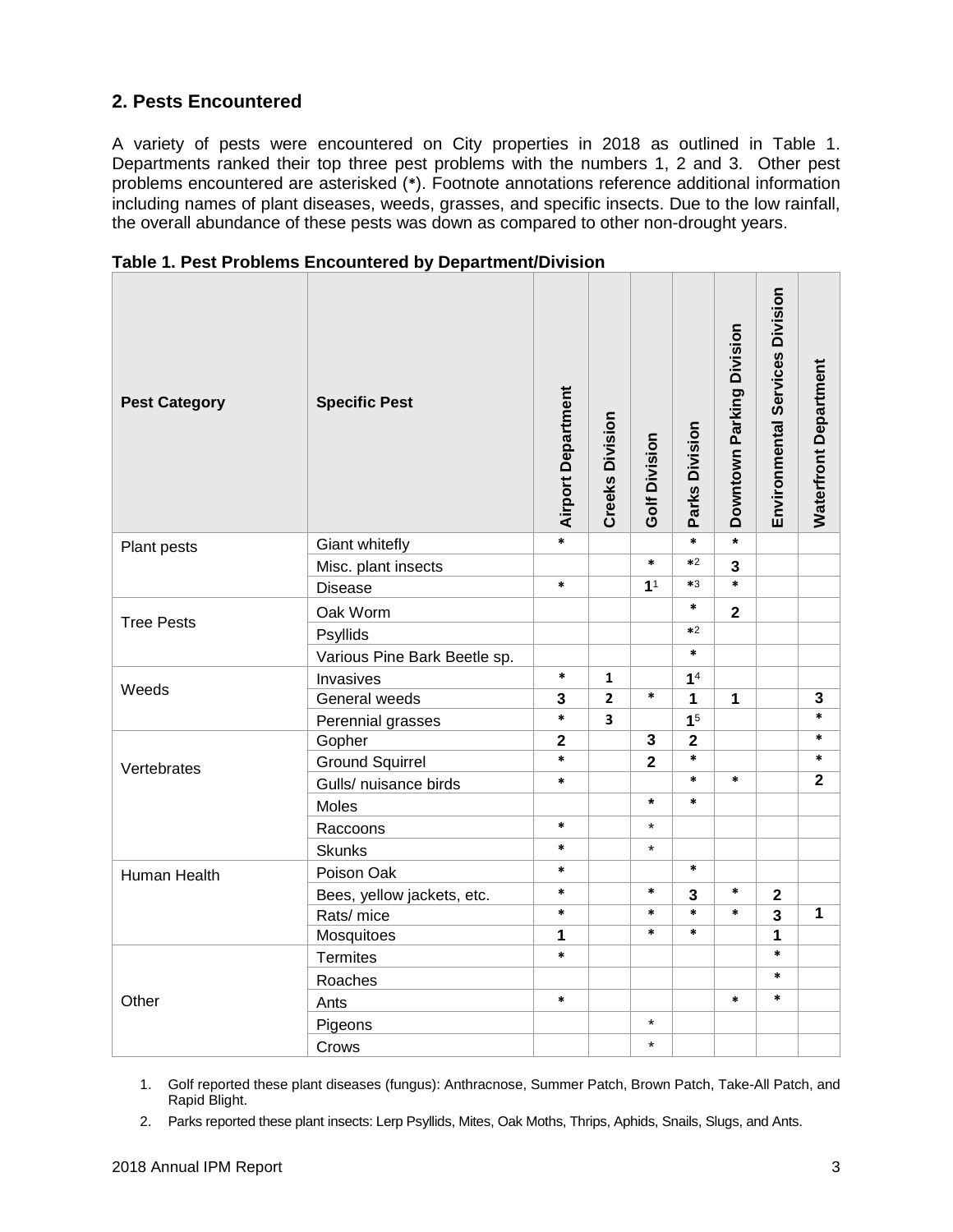- 3. Parks reported these plant diseases: Leaf Spot, Mildew, Blight, Pink Bud Rot, Sooty Mold, *Pythium*, *Armillaria*, and *Phytothora*.
- 4. Parks reported these invasive weeds: Arrundo, Nutgrass, Kikuyu Grass, Clover, *Oxalis*, Malva, Foxtail, Spurge, Dandelion, Milkweed, Sow Thistle, *Poa annua*, Puncture Vine, Johnson Grass, and Poison Oak.
- 5. Parks reported the following perennial grasses: Crab, and Bermuda.
- 6. Creeks reported Giant Reed (Arundo donax) as the main invasive species in the creeks and riparian habitats. Other invasives include cape ivy, pampas grass, Bermuda grass, tree tobacco, caster bean, poison hemlock, and black mustard.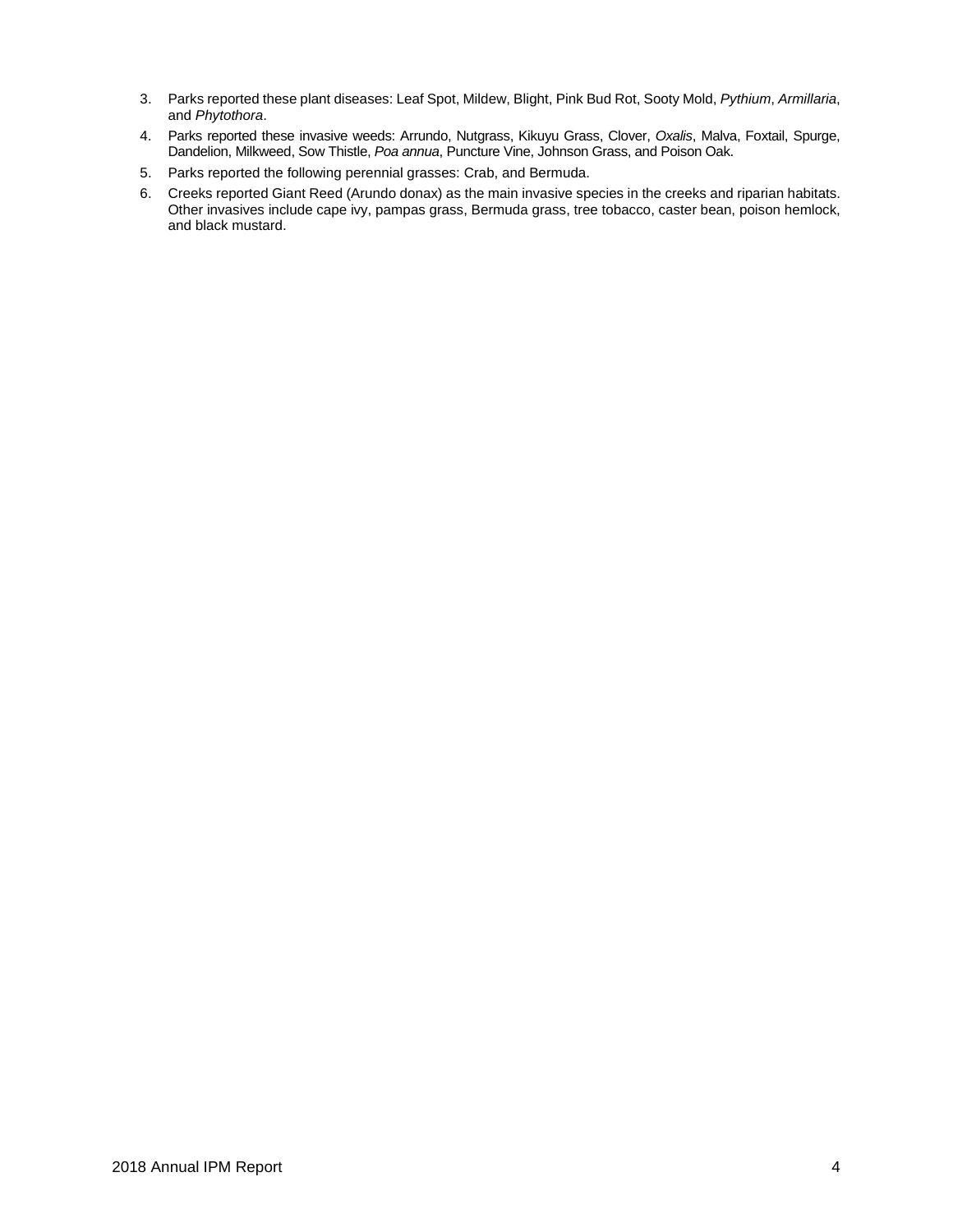## **3. City-wide Pesticide Use**

City Departments that applied pesticides, or contracted with pesticide applicators, also prepared monthly pesticide and alternative use reports, and participated in the preparation of this Annual Report. The monthly reports form the basis of the Annual Report and are available at the main offices of each Department.

Table 2 below provides a summary of total pesticide use (pesticides are reported in either pounds or gallons depending on whether they are dry or liquid) for 2018, including any increase or decrease in use from 2017. Use decreased 196% since 2017 for Green materials but increased for yellow material by 89%, primarily for mosquito control at the Airport. Red materials decreased by 258% from 2017 due to no termite fumigation activities at the Airport this year. Combined, all material applied decreased by 20% from 2017 levels.

|                               | <b>Material Use</b> |        |            |              |  |  |  |  |
|-------------------------------|---------------------|--------|------------|--------------|--|--|--|--|
|                               | Green               | Yellow | <b>Red</b> | <b>Total</b> |  |  |  |  |
| <b>Gallons</b>                | 9.2                 | 61.4   | 23.6       | 38.4         |  |  |  |  |
| <b>Pounds</b>                 | 409.3               | 666.4  | 2.7        | 1134.4       |  |  |  |  |
| <b>Total Change from 2017</b> | $-196%$             | $+89%$ | $-258%$    | $-20%$       |  |  |  |  |

#### **Table 2. 2018 Pesticide Use Summary**

Table 3 presents a more in-depth look at pesticide use by Department/Division, including: pesticide tier and name, active ingredient, class of pesticide, units and number of applications. At the Department level, the Airport Department decreased the use of pesticides from 2017 by 50% overall for material applied in gallons and pounds. The Mosquito and Vector Management District applied 566 lbs. of Altosid (Yellow) and 355 lbs. of Vectobac (Green) on the Airport's behalf to control mosquito sources and prevent West Nile Virus and other disease transmission. Rodent control is an important part of the Airport's efforts to reduce bird strikes to aircraft, and to accomplish this, the Airport applied 100 lbs. of Wilco Ground Squirrel Bait to control squirrels. The Airport applied 56 gallons of Roundup (Yellow) to control weeds on the runway, in addition to manual weed control.

The Golf Division decreased its overall pesticide use by 48% from 2017, mainly because no Affirm (Yellow) or RoundUp (Yellow) were applied in 2018. However, the use of Red materials increased mainly due to the increased use of the fungicides Daconil and Proxy.

The Parks Division increased its use of Green alternative materials by 747%, to control weeds and slugs and snails, reducing the need for Yellow materials to provide control. The Parks Division used Sluggo (Green), Iron Phosphate, at Alice Keck Park Memorial Gardens and the Mission Rose Garden to combat slugs and snails. The Green materials Burn Out and Avenger were used for weed control at Cabrillo Ball Field, Harbor West Parking Lot, and Chase Palm Park. The Parks Division increased its use of Yellow materials by 64%, primarily in the herbicide glyphosate for weed control. No Red materials were used.

The Creeks Division applied .05 gallons (1:16 dilution rate) of the herbicide Polaris (Yellow) at Arundo treatment sites along Arroyo Burro Creek, throughout 6 applications. The application method for Arundo is to brush the material on freshly cut stumps.

The Public Works Department decreased use of pesticides by 80% from 2017. Vectobac G (Green) was applied 40 times over the course of the year for the treatment of mosquitos. As is typical, the majority of the pesticide was applied at the Andrée Clark Bird Refuge, with additional sites including: Lighthouse Creek at La Mesa Park; culvert at Dwight Murphy Field/Por La Mar;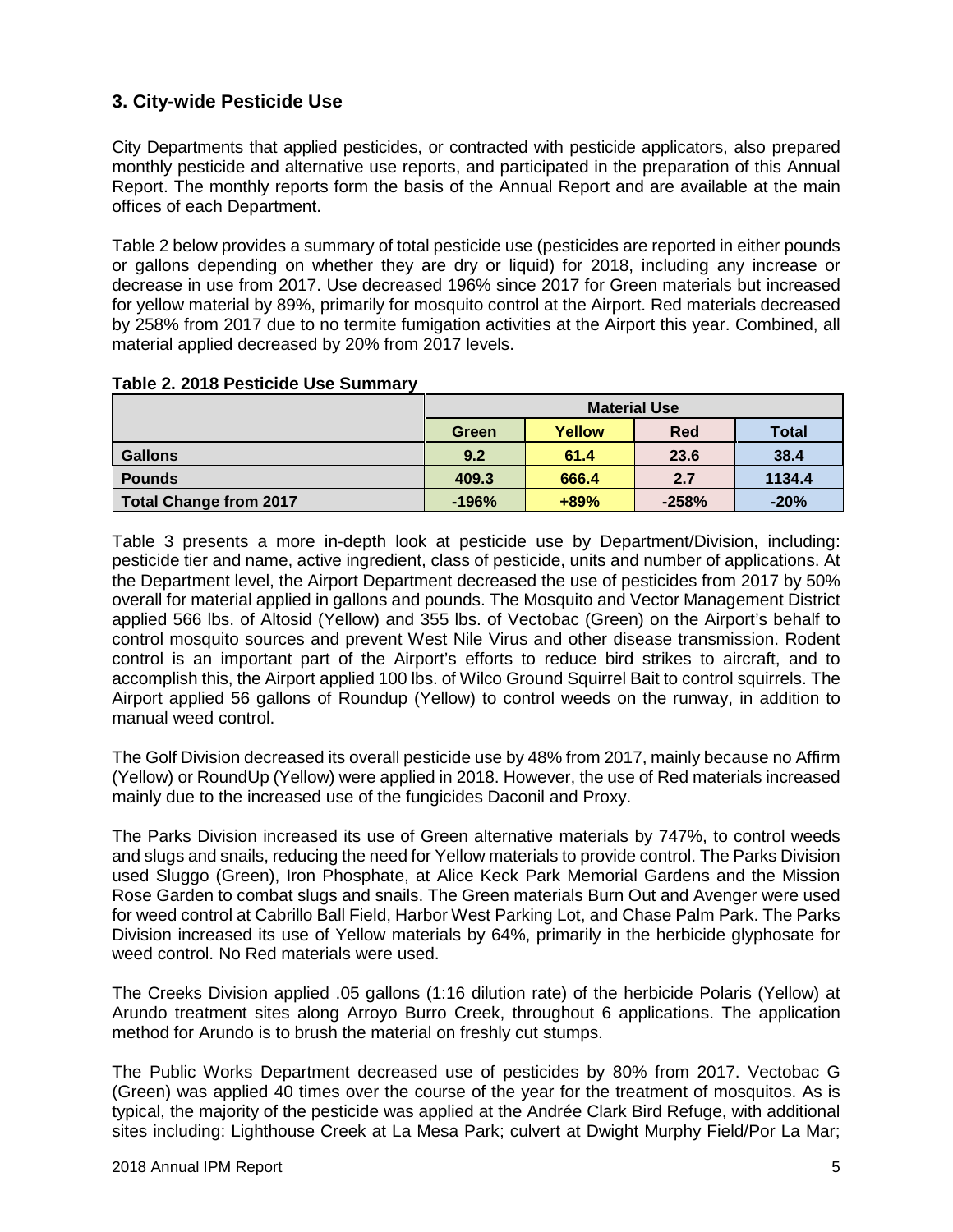ditch at 3015 Calle Noguera; creek, ditches and drains at Chase Palm Park; the channel at Municipal Tennis Courts on Old Coast Highway, the bioswale at the Honda Valley Preserve, ponds at Sylvan Park, Mission Creek below Foothill, and Laguna Channel. Public Works also applied .05 gallons each of Arilon and Advion (Yellow) for control of ants in facilities.

It is important to note that because pesticide use will vary from year to year, an increase or decrease from the previous year does not necessarily indicate a long-term trend. Many factors affect the amount of pesticides applied in any one year. This topic is further discussed in Section 7.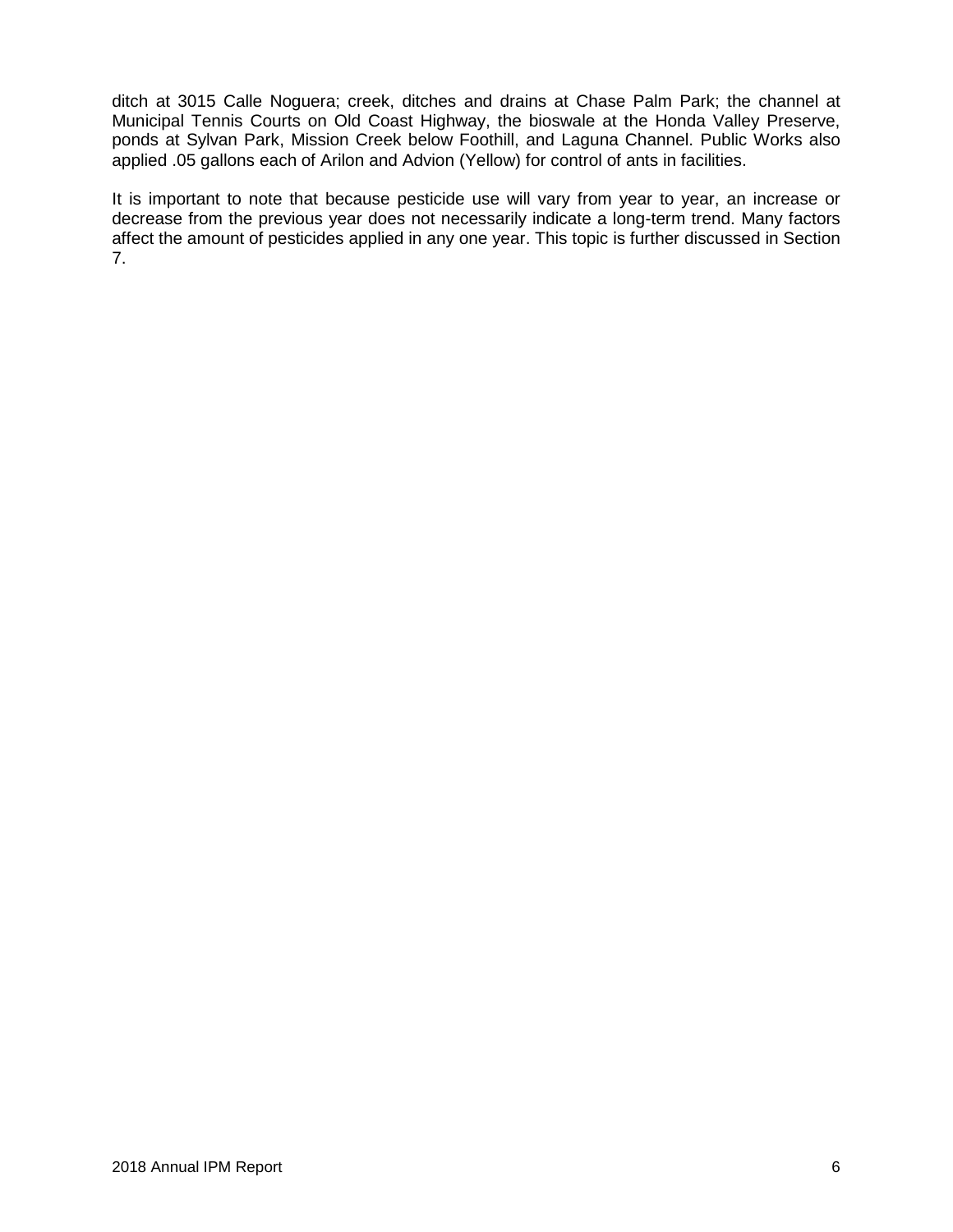## **Table 3. Pesticide Use by Department/Division**

| Pesticide Name      | <b>Active Ingredient</b> | Type                     |                      | <b>Airport Department</b> | <b>Creeks Division</b> |                | Golf Division                      |              | Parks Division |                  | <b>Public Works Department</b> |                | Airport      | Creeks              | Golf           | <b>Parks</b>    | <b>Public Works</b> |
|---------------------|--------------------------|--------------------------|----------------------|---------------------------|------------------------|----------------|------------------------------------|--------------|----------------|------------------|--------------------------------|----------------|--------------|---------------------|----------------|-----------------|---------------------|
|                     |                          |                          | Gal                  | Lbs                       | Gal                    | Lbs            | Amount of Pesticide Applied<br>Gal | Lbs          | Gal            | Lbs              | Gal                            | Lbs            |              |                     | Applications   |                 |                     |
| Avenger             | Citric Acid/Clove Oil    | Herbicide                |                      |                           |                        |                |                                    |              | 4.12           |                  |                                |                |              |                     |                | 3               |                     |
| Primo Maxx          | Trinexapac-ethyl         | Regulator                |                      |                           |                        |                | 5                                  |              |                |                  |                                |                |              |                     | 27             |                 |                     |
| Safer               | K salts of fatty acids   | Insecticide              |                      |                           |                        |                |                                    |              | 0.1            |                  |                                |                |              |                     |                | $\overline{2}$  |                     |
| Sluggo              | Iron Phosphate           | Molluscicide             |                      |                           |                        |                |                                    |              |                | 40               |                                |                |              |                     |                | $\overline{1}$  |                     |
| Vectobac G          | <b>Bti</b>               | Insecticide              |                      | 354.7                     |                        |                |                                    |              |                |                  |                                | 14.6           | 42           |                     |                |                 | 40                  |
|                     |                          | <b>Green Totals</b>      | $\overline{0}$       | 354.7                     | $\overline{0}$         | $\Omega$       | 5                                  | $\Omega$     | 4.22           | 40               | $\Omega$                       | 14.6           | 42           | $\Omega$            | 27             | $6\phantom{a}$  | 40                  |
| Acelepryn           | Chlorantaniliprole       | Insecticide              |                      |                           |                        |                | 0.56                               |              |                |                  |                                |                |              |                     | 2              |                 |                     |
| <b>Advion Gel</b>   | Indoxacarb               | Insecticide              | 0.19                 |                           |                        |                |                                    |              |                |                  | 0.05                           |                | 9            |                     |                |                 | $\overline{4}$      |
| Altosid XR          | Methoprene               | Insecticide              |                      | 566.40                    |                        |                |                                    |              |                |                  |                                |                | 3            |                     |                |                 |                     |
| Arilon              | Indoxacarb               | Insecticide              |                      |                           |                        |                |                                    |              |                |                  | 0.05                           |                |              |                     |                |                 | $5\phantom{.0}$     |
| Polaris             | Imazapyr                 | Herbicide                |                      |                           | 0.05                   |                |                                    |              |                |                  |                                |                |              | $\mathbf{1}$        |                | $5\phantom{.0}$ |                     |
| Round-up Custom     | Glyphosate               | Herbicide                | 56                   |                           |                        |                |                                    |              | 3              |                  |                                |                | 4            |                     |                | 16              |                     |
| <b>Trilogy</b>      | Neem Oil                 | Fungicide                |                      |                           |                        |                |                                    |              | 1.5            |                  |                                |                |              |                     |                | $\overline{2}$  |                     |
| Wilco               | Diphacinone              | Rodenticide              |                      | 100                       |                        |                |                                    |              |                |                  |                                |                | 6            |                     |                |                 |                     |
|                     |                          | <b>Yellow Totals</b>     | 56.19                | 666.4                     | 0.05                   | $\overline{0}$ | 0.56                               | $\mathbf{0}$ | 4.5            | $\overline{0}$   | 0.1                            | $\overline{0}$ | 22           | $\mathbf{1}$        | 2              | 23              | 9                   |
| <b>Bayleton Pro</b> | Triadimefon              | Fungicide                |                      |                           |                        |                | 0.7                                |              |                |                  |                                |                |              |                     | $\mathbf{1}$   |                 |                     |
| Daconil             | Chlorothalonil           | Fungicide                |                      |                           |                        |                | 9.9                                |              |                |                  |                                |                |              |                     | $\overline{4}$ |                 |                     |
| Dorado              | Propiconazole            | Fungicide                |                      |                           |                        |                | 1.35                               |              |                |                  |                                |                |              |                     | $\mathbf{1}$   |                 |                     |
| Insignia            | Pyraclostrobin           | Fungicide                |                      |                           |                        |                | 1.47                               |              |                |                  |                                |                |              |                     | 3              |                 |                     |
| Proxy               | Ethephon                 | Regulator                |                      |                           |                        |                | 10.2                               |              |                |                  |                                |                |              |                     | 3              |                 |                     |
| Velista             | Penthiopyrad             | Fungicide                |                      |                           |                        |                |                                    | 2.7          |                |                  |                                |                |              |                     | $\mathbf{1}$   |                 |                     |
|                     |                          | <b>Red Totals</b>        | $\overline{0}$       | $\Omega$                  | $\overline{0}$         | $\mathbf{0}$   | 23.62                              | 2.7          | $\overline{0}$ | $\pmb{0}$        | $\overline{0}$                 | $\overline{0}$ | $\mathbf{0}$ | $\overline{0}$      | 13             | $\mathbf{0}$    | $\overline{0}$      |
|                     |                          | <b>Department Totals</b> | 56.19                | 1021.1                    | 0.05                   | $\mathbf 0$    | 29.18                              | 2.7          | 8.72           | 40               | 0.1                            | 14.6           | 64           | $\mathbf 1$         | 42             | 29              | 49                  |
|                     |                          |                          |                      |                           |                        |                |                                    |              |                |                  |                                |                |              |                     |                |                 |                     |
|                     | <b>City-wide Totals:</b> |                          | <b>Gallon: 94.19</b> |                           |                        |                |                                    |              |                | Pound: 1,078.400 |                                |                |              | <b>Applications</b> |                |                 | 185                 |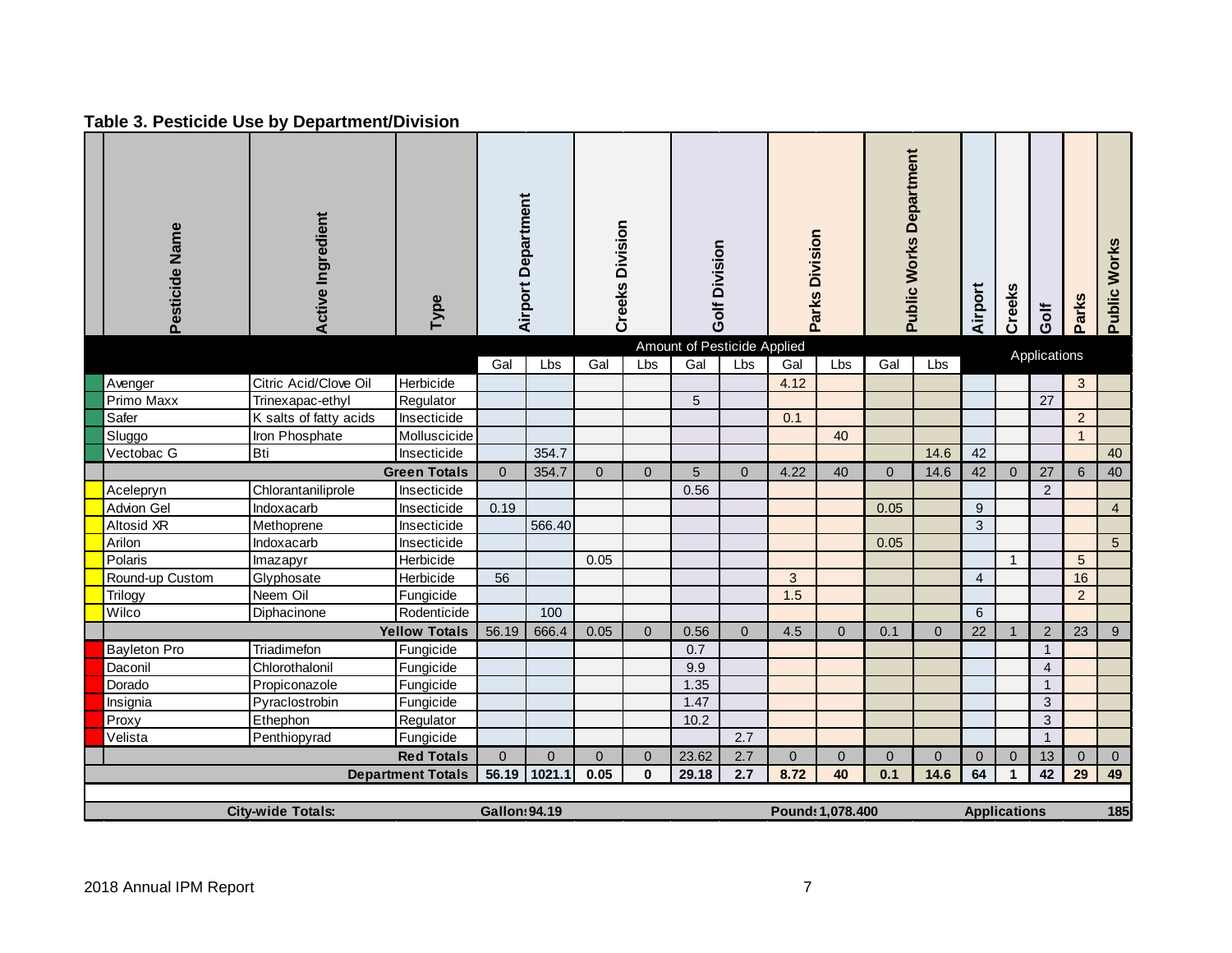## **4. EXEMPTIONS**

Under the IPM Strategy and PHAER Zone system, exemptions may be granted when a pest outbreak poses an immediate threat to public health, employee safety, or will result in significant economic or environmental damage. Exemption requests are often made in anticipation of a particular pest outbreak and may be requested for one-time application or as a programmatic exemption for a set time period. The exemption process is outlined in the IPM Strategy.

No exemptions were requested in 2018, one (1) exemption was requested in 2017 and three (3) in 2016. This downward trend is due to Departments not proposing new materials or procedures, instead relying on the current adopted materials list.

| <b>Exemptions</b>                                 | 2016 | 2017 | 2018 |
|---------------------------------------------------|------|------|------|
| Number of Exemption Requests (total)              |      |      |      |
| Number of Exemption Requests Approved             |      |      |      |
| Number of Approved Exemption Requests Applied     |      |      |      |
| Number of Approved Exemption Requests Not Applied |      |      |      |

| Table 4. Comparison of Exemptions for 2016, 2017, and 2018 |  |  |  |
|------------------------------------------------------------|--|--|--|
|------------------------------------------------------------|--|--|--|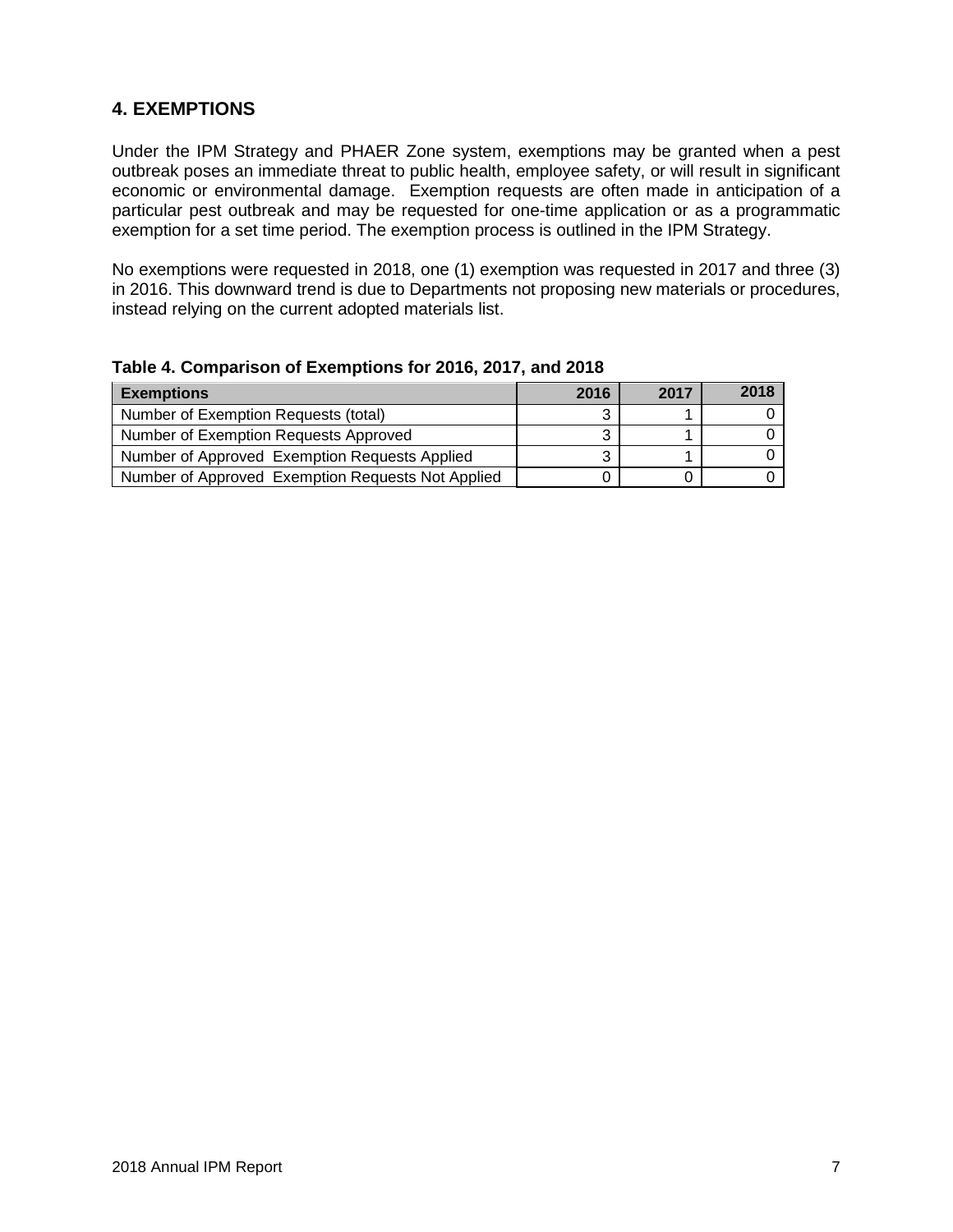## **5. ALTERNATIVE PEST MANAGEMENT PRACTICES USED IN 2018**

The use of non-chemical IPM alternatives are emphasized over pesticide applications. Hours reported for the total year are from the *Monthly Alternative Use Reports* prepared by each Department. Non-chemical pest management alternatives are presented in Table 7 and vary from year to year. A check  $(\check{\phantom{a}})$  indicates the alternative was used, but time was not tracked. City Departments track time using a variety of methods. Some Departments track Alternative Management Practices by issuing Work Orders, while some track time by having their staff fill out reports on their daily activities. Additionally, when time has been spent on Alternative Management Practices by contractors, they usually report the time spent to the Department that oversees the contract. Table 7 below presents a combination of staff time and contractor time when reported.

Of the tracked hours for City-wide alternative practices, there was a decrease of 22% from 12,198 hours in 2017 to 9,574 hours in 2018. As a whole, maintaining weeds through mulching, hand weeding, weed whipping and other practices accounts for 7,919 hours, 83% of the total time tracked; mechanical traps for gopher, squirrels, rats and mice control accounted for 15% of total tracked time, or 1,434 hours, bee control accounted for 221 hours, or 2% of total time tracked. Much of the City's rodent trapping and bee control are done by contractor.

| <b>PEST</b>            | <b>Alternative</b>        | <b>Airport</b> | Golf         | <b>Public</b><br><b>Works</b> | <b>Parks</b> | <b>Creeks</b> | <b>Citywide</b><br><b>Hours</b> |
|------------------------|---------------------------|----------------|--------------|-------------------------------|--------------|---------------|---------------------------------|
|                        | Mulch & wood chips        | 17             | 125          |                               | 194          | $\checkmark$  | 336                             |
|                        | Weed fabric               |                |              |                               | $\checkmark$ |               | $\bf{0}$                        |
|                        | Propane flame weeder      |                |              |                               | $\checkmark$ |               | $\mathbf 0$                     |
| <b>WEEDS</b>           | Hand weeding              | 542            | 62           |                               | 850          | $\checkmark$  | 1,454                           |
|                        | Weed whip                 | 106            | 1,633        | $\checkmark$                  | 4,006        | $\checkmark$  | 5,745                           |
|                        | Habitat modification      |                |              |                               | $\checkmark$ | $\checkmark$  | $\mathbf 0$                     |
|                        | Irrigation Mgmt.          |                | 384          |                               | $\checkmark$ |               | 384                             |
|                        | Host plants squeeze out   |                |              |                               | $\checkmark$ |               | $\mathbf 0$                     |
|                        | Irrigation Mgmt.          |                | $\checkmark$ |                               | $\checkmark$ |               | $\mathbf 0$                     |
|                        | Compost tea/microbial in. |                | $\checkmark$ |                               |              |               | $\bf{0}$                        |
|                        | Enhance plant health      |                | $\checkmark$ |                               | $\checkmark$ |               | $\mathbf 0$                     |
| <b>PLANT PESTS</b>     | Worm castings             |                |              |                               | $\checkmark$ |               | $\bf{0}$                        |
|                        | Effective micro-organisms |                | $\checkmark$ |                               | $\checkmark$ |               | $\mathbf 0$                     |
|                        | Wash off plants           |                |              |                               | $\checkmark$ |               | $\bf{0}$                        |
|                        | Remove plant/tree         |                |              |                               | $\checkmark$ |               | $\bf{0}$                        |
| <b>GOPHERS</b>         | <b>Traps</b>              | 70             | 185          |                               | 300          |               | 555                             |
| <b>SQUIRRELS</b>       | <b>Traps</b>              |                | 96           |                               | 92           |               | 188                             |
| <b>RATS &amp; MICE</b> | Mechanical traps          | 54             |              | 364                           | 273          |               | 691                             |
|                        | Cat                       |                |              |                               |              |               | $\bf{0}$                        |
| <b>MOSQUITOES</b>      | Mosquito fish             |                |              |                               |              |               | $\bf{0}$                        |
|                        | Remove stagnant water     |                |              |                               | $\checkmark$ |               | $\mathbf{0}$                    |
| <b>BEES</b>            | Bee Keepers               |                |              | 221                           | $\checkmark$ |               | 221                             |
|                        | Glue traps/roaches        |                |              |                               |              |               | $\mathbf 0$                     |
| <b>OTHER</b>           | <b>Heat Treatment</b>     |                |              |                               |              |               | $\mathbf 0$                     |
|                        | <b>Total Hours</b>        | 789            | 2,485        | 585                           | 5,715        | 0             | 9,574                           |

|  | Table 5. Staff and Contractor Time Using Alternative Management Practices (hours) |  |  |  |  |  |
|--|-----------------------------------------------------------------------------------|--|--|--|--|--|
|--|-----------------------------------------------------------------------------------|--|--|--|--|--|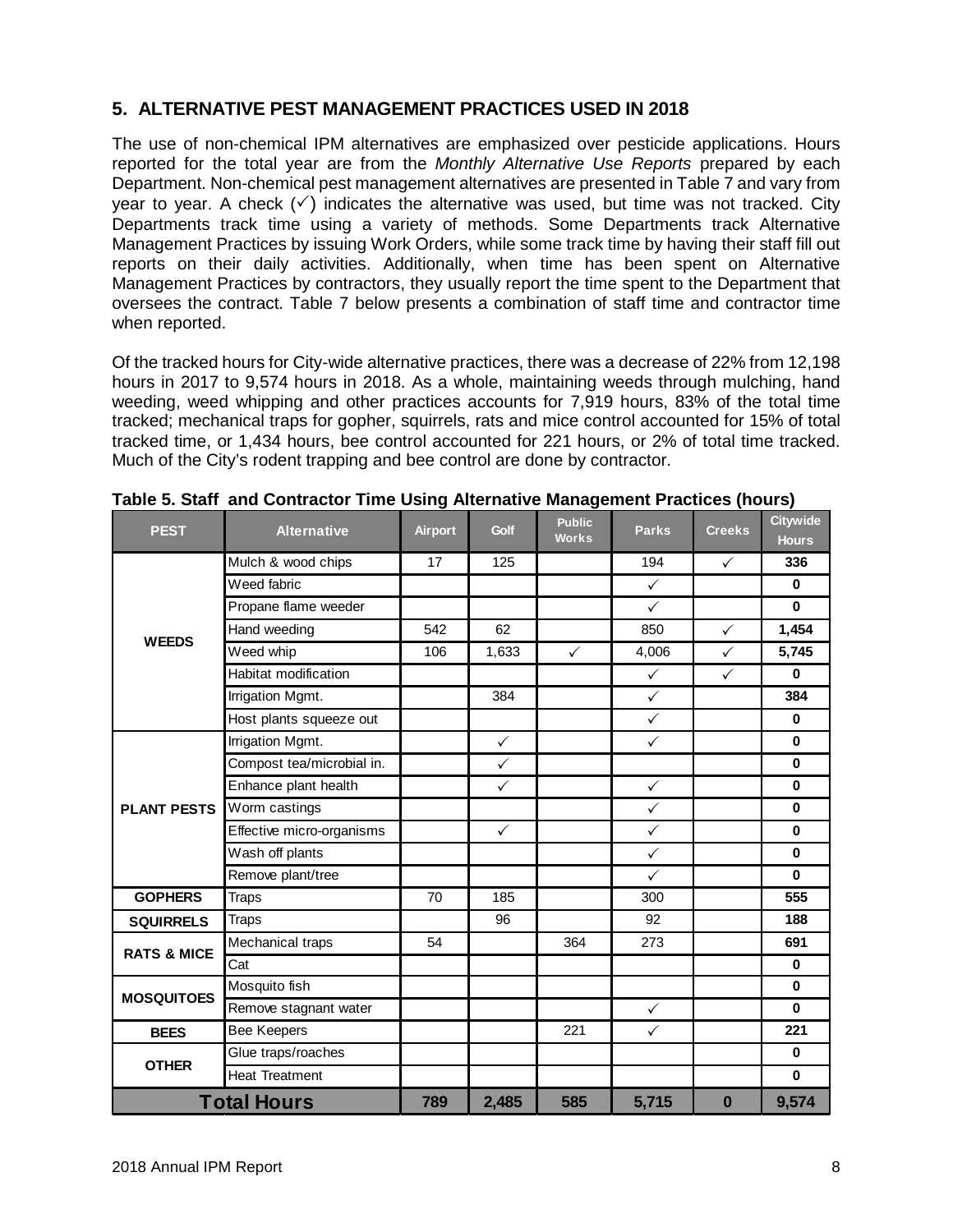Figure 1 below compares the use of alternative methods (in hours) by Department/Division. Of the total 9,574 hours tracked using alternative methods the Parks Division accounted for 5,715 hours, or 60% of total time; the Golf Division accounted for 2,485 hours, or 26%; the Airport accounted for 789 hours, or 8% of total time; and Public Works accounted for 585 hours, or 6% of total time.



**Figure 1. Time Spent (hours) Using Alternative Methods by Department/Division**

A number of factors influence time spent on alternative practices including the number of staff available to perform alternative methods, department priorities, and severity of pest outbreak. Figure 2 reflects tracked hours by year since 2004. Though hours spent on alternative methods will vary from year to year, the City has averaged 13,000 hours on tracked alternative management practices. Weeding has historically been the category which most greatly affects time spent on alternative practices.



**Figure 2. 2018 Citywide Tracked Alternative Methods**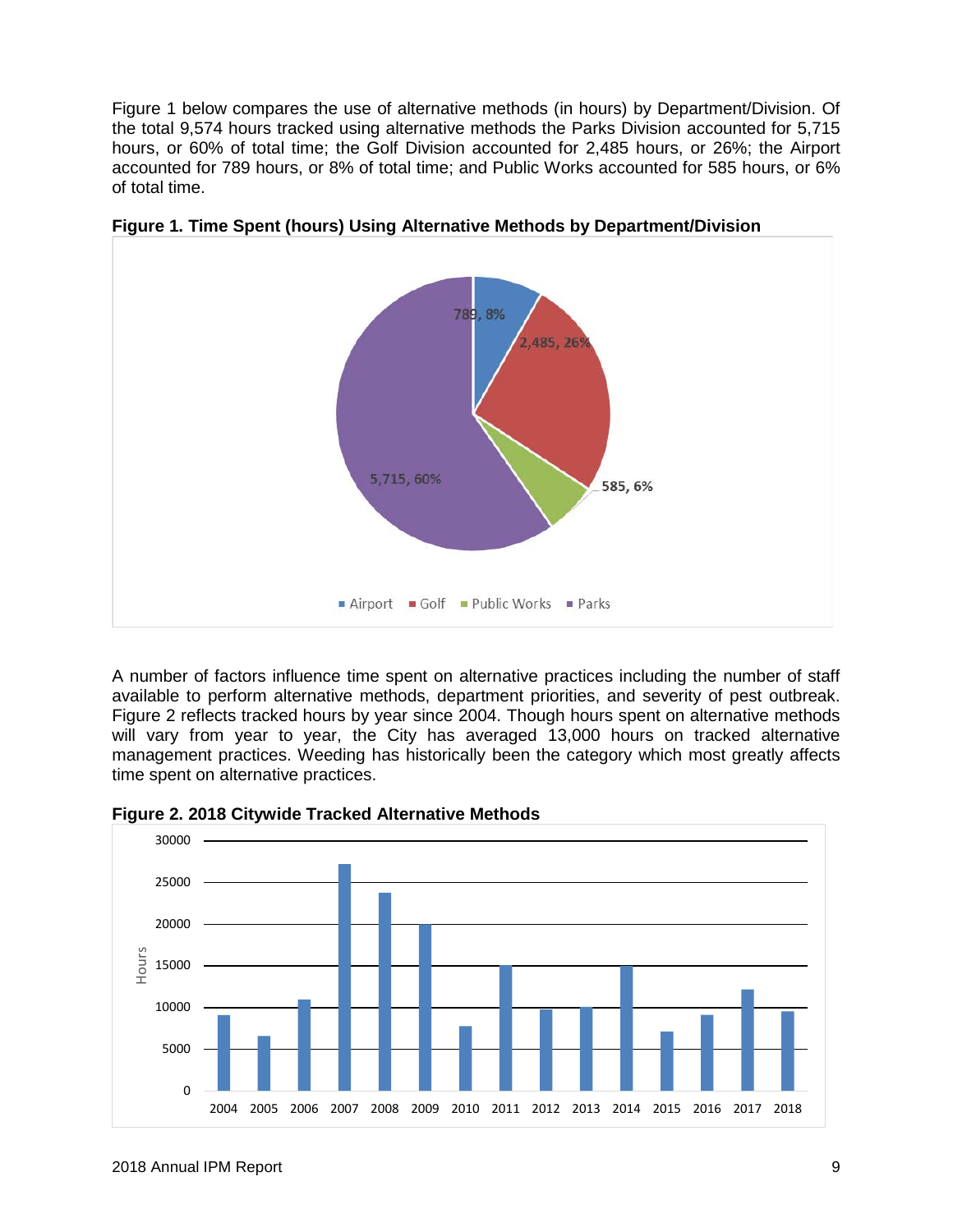## **6. EFFECTIVENESS OF ALTERNATIVE PRACTICES IMPLEMENTED**

In general, most alternative pest management practices are more labor intensive and costly, and not as effective as the use of Yellow and Red classified pesticides. While most Green materials and practices provide only moderate control of pest populations, there have been some successes.

The effectiveness of alternatives for the biggest pest problems encountered in an average year is reviewed below.

- **Weeds**: A variety of alternatives provide moderate effectiveness and control including: weeding, weed whipping, mulching, mowing, and using a flame torch in designated safe areas. These alternatives are significantly more labor and cost intensive and not as effective as Yellow materials such as Glyphosate. Alternative chemicals, such as clove oil or acid based herbicides, have not proven effective. This has resulted in a notable increase in weed populations, predominantly on parkland, that continues to have a negative effect on aesthetics and landscape health.
- **Insects / Mollusks:** Results are mixed for combating insects and mollusks. For some insects, there are no known effective alternatives. Some alternatives can be very effective but expensive, such as removing non-resistant plants and replacing them with resistant varieties. However, the following alternatives have proven successful against insects and mollusks:
	- Sluggo for snails and slugs
	- Worm castings for white fly
	- Insecticidal soap for aphids
	- Neem oil as a dormant spray
	- Bti and Spinisad for mosquitoes
	- Acelepryn for beetles
- **Disease:** No effective alternative has been found for most diseases. Where possible, staff focuses on preventative treatments to enhance plant health. Once disease strikes, a plant may be removed and replaced with a less susceptible plant. If a plant cannot be removed, pesticides are generally required to combat the disease.
- **Gophers:** For the most part, mechanical traps are being used City-wide. Traps have been found to be moderately effective and are more expensive than rodenticides due to higher costs of purchasing, installing, monitoring, and cleaning out traps.
- **Ground Squirrels:** Mechanical trapping, using snap traps, is the primary method of control at this time. This method is moderately effective at controlling populations. Both trapping and baiting have proven very labor intensive.
- **Mice / Rats:** At this time, traps are the primary way of controlling this population. Traps have been found to be effective depending on population size and location and available food sources. Positive public perception seems to far outweigh the costs of using traps. Traps are very effective in controlling rodents on downtown State Street and at Coast Village Road.
- **Termites:** Building Maintenance will use heat treatments to control drywood termites where appropriate. Heat was found to be equally effective as pesticides on smaller buildings with drywood termites. However, costs are 50% higher at this time, and heat is not effective on large structures or with subterranean termites.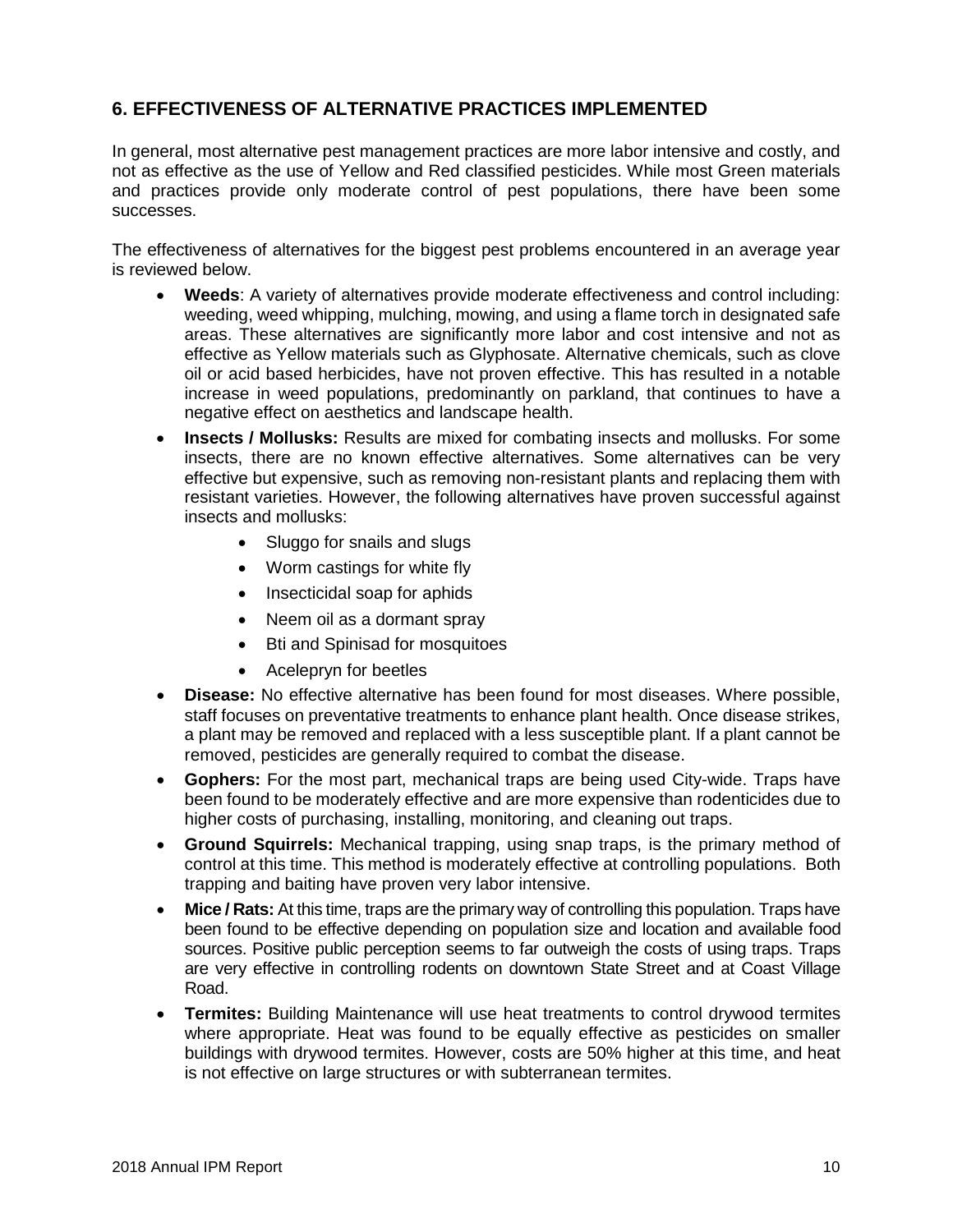## **7. CONCLUSION**

Many factors contribute to the use of pesticides as well as the tier of pesticides used. These include weather patterns (unseasonably dry or wet weather), introduction of new, or changes to existing pest populations, effectiveness of alternative methods, as well as the effectiveness and availability of certain pesticide materials. Such variances are, and will continue to be, a normal occurrence.

One of the main factors that determine pest populations is rainfall. More rain generally amounts to a greater population of insects and weeds, thus more pesticide use. Figure 3 compares annual rainfall with total pesticide use. With the exception of 2013 and 2014, the data indicates a greater use of pesticides during wetter years. 2013 pesticide use was influenced by the Goleta Slough being closed to the ocean, leading to an increased mosquito population around the Airport.



**Figure 3. Comparison of Annual Rainfall with Total Pesticide Use**

Because the number of factors that affect pesticide use can vary greatly from year to year, it is difficult to look at past pest management practices to predict future pesticide use. In addition, prior to implementing IPM and the PHAER Zone, pesticide use was analyzed only by the Parks Division and used at higher frequencies and in larger quantities<sup>[1](#page-14-0)</sup>.

In addition, it should be noted that the amount of pesticides used and the number of applications are not necessarily accurate indicators of the extent of pesticide use or, conversely, the extent of use of reduced-risk pest management methods and alternative practices. For example, staff may apply several hundred small-scale "spot" applications targeted at problem areas rather than a few treatments of a large area. Further, staff may replace a more toxic pesticide used at a smaller quantity with a less hazardous compound that must be applied at a much larger quantity.

<span id="page-14-0"></span> <sup>1</sup> Information based on staff and IPM Advisory Committee knowledge.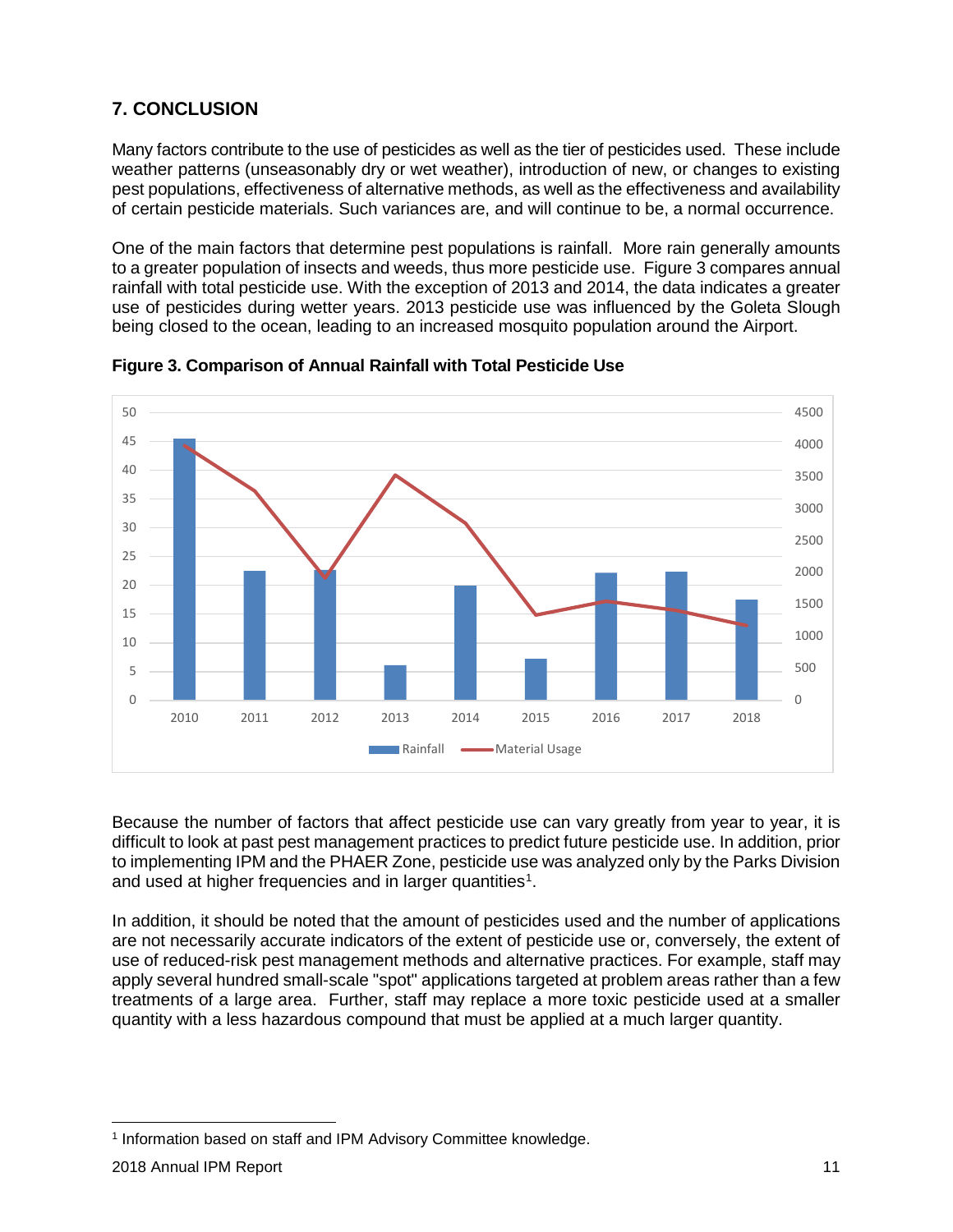Figure 4 looks at the City's pesticide use by tier since 2005. The data indicates that an increase in Yellow and Red materials generally amounts to less Green material, though this is not always the case. 2010, for example, saw a higher than average use of both Red and Yellow material, while still using a significant amount of Green material. The *2010 Annual Report* indicates that 80% of all pesticide use in 2010 was for mosquito control. In fact, mosquito control accounts for the majority of pesticide use in any given year.



**Figure 4. Citywide Pesticide Use by Tier**

It is always important for City staff to find cost effective, low risk, viable alternatives to reduce pesticide hazards and to increase the overall efficiency of IPM practices. Additionally, changes in maintenance standards and expectations may be necessary if more Green materials are employed.

Also critical to reducing pesticide hazards in the City of Santa Barbara is the continuation of community outreach and public education. It is anticipated that with greater community outreach, the public will become more aware of low risk alternatives that they can employ at home, thus adding to the overall health of the community.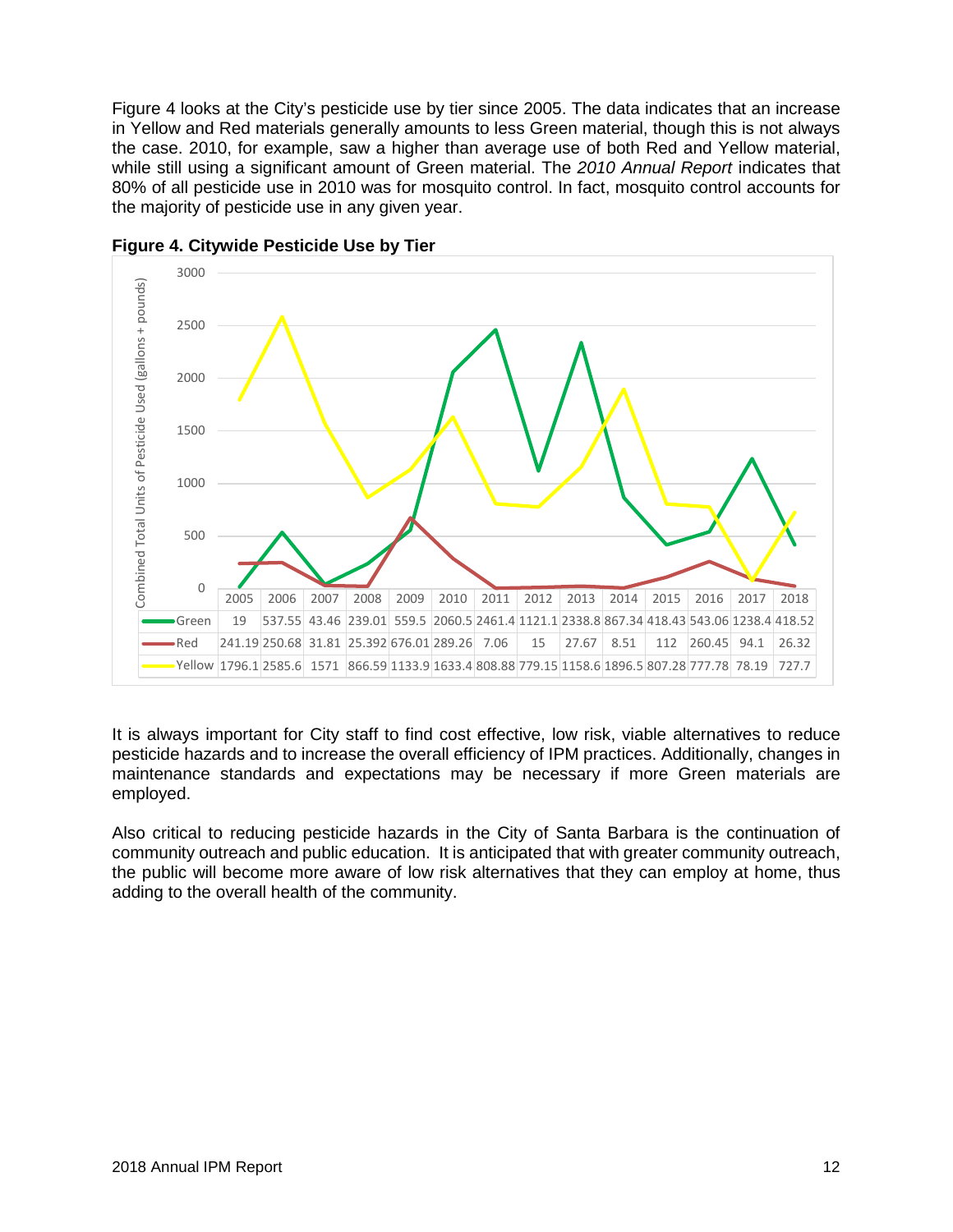# **III. PLAN FOR 2019**

#### IPM Strategy and PHAER Zone

In 2019, the Citywide Staff Team will undertake a thorough review of the IPM Strategy and PHAER Zone Program to further increase Green Zones and reduce use of Yellow and Red materials.

As part of this review, the Interdepartmental staff team will specifically:

- Evaluate the current use of Yellow materials, specifically herbicides containing glyphosate, such as Roundup Pro, Roundup Custom, Rodeo, etc., to select alternatives including experimenting with pre-emergent herbicides, where applicable, and continuing to experiment with exempt materials to support efforts in reducing pesticide use.
- Research and identify alternative methods, including using contract labor and / or specialized equipment for weeding of the street medians, parkways, and other areas.
- Identify landscape enhancement projects that will provide value and benefit to the Department while addressing weed populations through creative design.
- Educate the public regarding the City's efforts in pesticide reduction and establish an acceptable baseline for weeds in parks, parkways, and street medians, and improve existing signage to include the website address and/or Quick Response (QR) codes to link the public to the City's website for information on the City's IPM Strategy and PHAER Zone Model in areas where herbicides are used annually.
- Staff and the IPM Advisory Committee will continue to monitor research regarding impacts of pesticides on humans, wildlife and native habitats as well as begin a discussion on funding and staffing options for community education and outreach to reduce pesticide use on private property.

The Staff Team will prepare recommendations for review and approval by the IPM Advisory Committee, Parks and Recreation Commission, Airport Commission and the City Council.

#### **BEE CITY USA Activities in 2019**

On September, 19, 2017, the City Council adopted Resolution 17-097 designating Santa Barbara as a BEE CITY USA affiliate. The Parks and Recreation Department is the designated BEE CITY USA sponsor assigned to facilitate the program. The Department is authorized to conduct a celebration of National Pollinator Week, including publicity through signage and creation of a webpage containing BEE CITY USA and local affiliate contact information; develop and implement a program to create or expand pollinator-friendly habitat; establish and annually review a policy in the IPM Strategy relating to pollinator conservation, and identifying locations for pollinator-friendly plantings.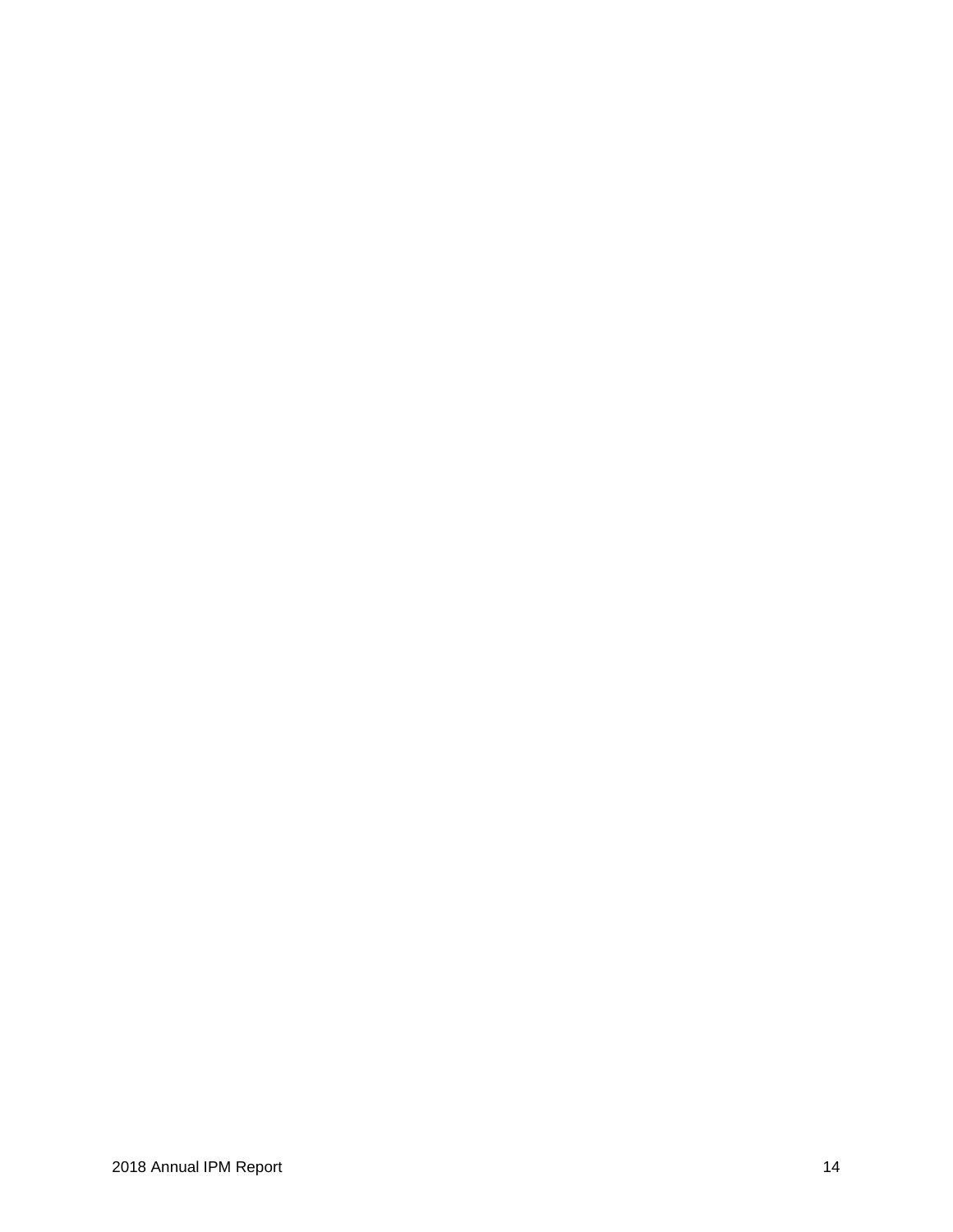# **ATTACHMENTS**

#### **ATTACHMENT A: APPROVED MATERIALS LIST**

The pesticides listed on the Approved Materials List are categorized according to the pesticide screening protocol in the PHAER Zone system. It has been the practice of the IPM Committee to make adjustments to the Approved Materials List in the IPM Annual Report shown below. This list supersedes the version in the IPM Strategy and PHAER Zone. A mark in the Used column indicates this product was utilized during the reporting period.

| <b>Used</b>             | <b>Product Name</b>                        | <b>Active Ingredient</b>                | <b>ZONE</b> | <b>Type</b>             |
|-------------------------|--------------------------------------------|-----------------------------------------|-------------|-------------------------|
|                         | <b>Advance Ant Bait</b>                    | <b>Orthoboric Acid</b>                  | Green       | Insecticide             |
|                         | <b>Advion Roach Stations (enclosed)</b>    | Indoxacarb                              | Green*      | Insecticide             |
|                         | <b>AllDown</b>                             | citric acid, acetic acid, garlic        | Green       | <b>Herbicide</b>        |
|                         | Any brand name                             | <b>Orthoboric Acid ant bait station</b> | Green       | Insecticide             |
| $\overline{\mathsf{x}}$ | Avenger                                    | Citrus oil                              | Green       | <b>Herbicide</b>        |
|                         | <b>Avert Cockroach Bait Station</b>        | Abamectin B1 0.05%                      | Green*      | Insecticide             |
|                         | <b>Avert Cockroach Gel Bait</b>            | Abamectin B1 0.05%                      | Green*      | Insecticide             |
|                         | <b>Bactimos Pellets</b>                    | <b>Bt</b>                               | Green       | Insecticide             |
|                         | <b>Bactimos Wettable</b>                   | <b>Bt</b>                               | Green       | Insecticide             |
|                         | <b>Bio-Weed</b>                            | corn gluten                             | Green       | <b>Herbicide</b>        |
|                         | <b>Borid Turbo</b>                         | <b>Orthoboric Acid</b>                  | Green       | Insecticide             |
|                         | <b>BurnOut 2</b>                           | clove oil                               | Green       | <b>Herbicide</b>        |
|                         | Cease Biofungicide                         | <b>B.</b> subtilis                      | Green       | Fungicide               |
|                         | Cinnamite                                  | cinnamaldehyde                          | Green       | Insect/Fung             |
|                         | Conserve                                   | spinosad                                | Green       | Insecticide             |
|                         | <b>Dipel Flowable</b>                      | <b>Bt</b>                               | Green       | Insecticide             |
|                         | <b>Drax Ant Kill PF</b>                    | <b>Orthoboric Acid</b>                  | Green       | <b>Insecticide</b>      |
|                         | <b>EcoExempt</b>                           | Wintergreen Oil                         | Green       | <b>Herbicide</b>        |
|                         | <b>EcoExempt D</b>                         | 2-Phenethyl propionate /<br>Euginol     | Green       | Insecticide             |
|                         | <b>Embark</b>                              | mefluidide                              | Green       | <b>Growth Regulator</b> |
|                         | GreenErgy                                  | Citric, Acetic Acid                     | Green       | <b>Herbicide</b>        |
|                         | Kaligreen                                  | potassium bicarbonate                   | Green       | Fungicide               |
|                         | <b>Matran (EPA Registration</b><br>Exempt) | clove oil                               | Green       | <b>Herbicide</b>        |
|                         | <b>Natular</b>                             | spinosad                                | Green       | Insecticide             |
|                         | <b>Natura Weed-A-Tak</b>                   | clove oil                               | Green       | <b>Herbicide</b>        |
|                         | <b>Niban</b>                               | <b>Isoboric Acid 5%</b>                 | Green       | <b>Insecticide</b>      |
| х                       | Primo-Maxx                                 | <b>Trinexapac-Ethyl</b>                 | Green       | <b>Growth Regulator</b> |
| X                       | <b>Safer Soap</b>                          | potassium salts of fatty acids          | Green       | <b>Insecticide</b>      |
| X                       | Sluggo                                     | iron phosphate                          | Green       | Other                   |
|                         | <b>Summit BTI Briquets</b>                 | <b>Bt</b>                               | Green       | Insecticide             |
|                         | <b>Teknar HP-D</b>                         | Bti                                     | Green       | Insecticide             |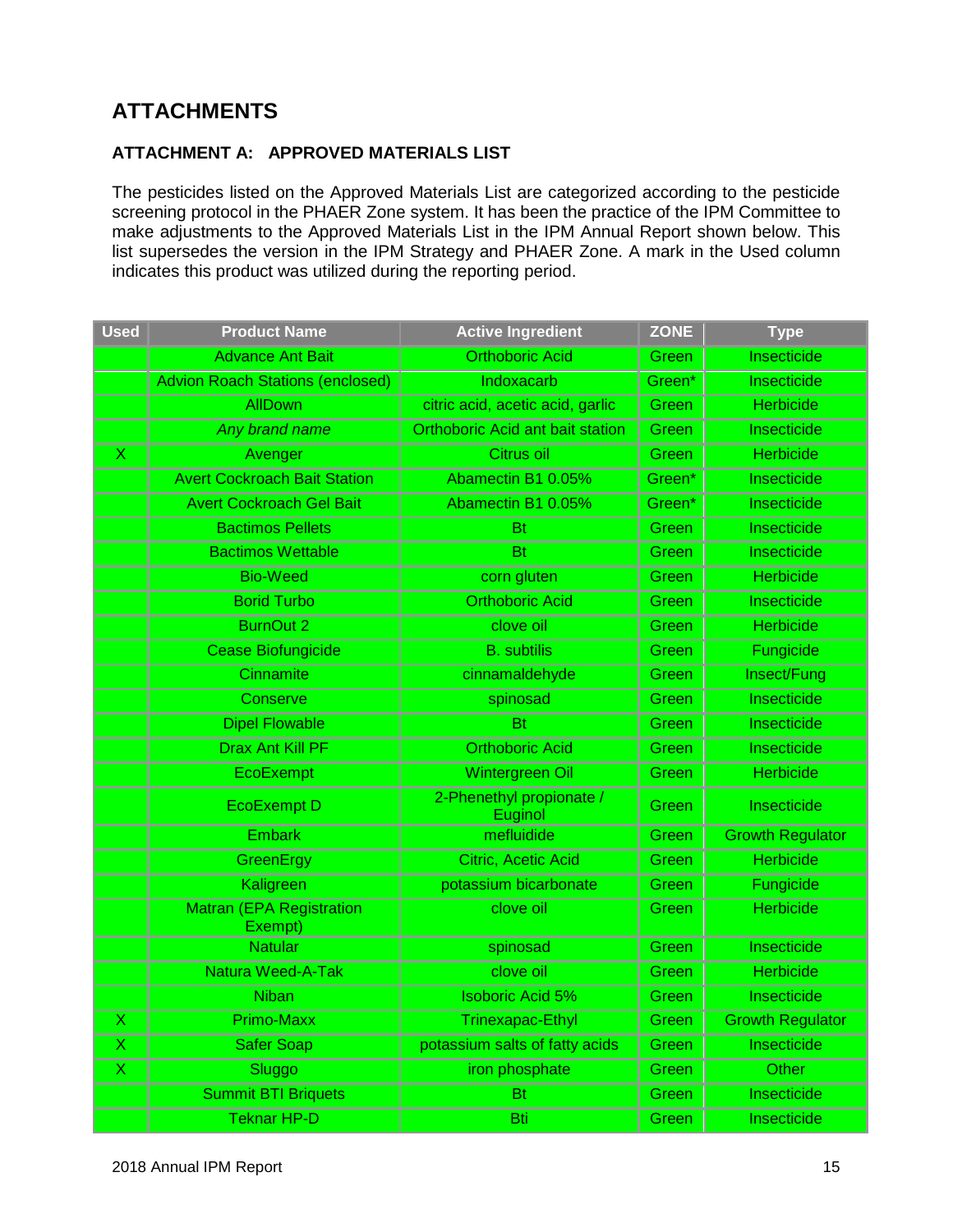| <b>Used</b>             | <b>Product Name</b>                  | <b>Active Ingredient</b>                  | <b>ZONE</b> | <b>Type</b>           |
|-------------------------|--------------------------------------|-------------------------------------------|-------------|-----------------------|
|                         | <b>Terroll</b>                       | <b>Orthoboric Acid</b>                    | Green       | Insecticide           |
| $\mathsf{X}$            | <b>Vectobac G</b>                    | <b>Btk</b>                                | Green       | Insecticide           |
|                         | <b>VectoLex CG</b>                   | bacillus sphaericus                       | Green       | Insecticide           |
|                         | <b>Victor Wasp and Hornet Killer</b> | Mint Oil 8% & Sodium Lauryl<br>Sulfate 1% | Green       | Insecticide           |
| $\overline{\mathsf{X}}$ | Acelepryn                            | Chlorantraniliprole                       | Yellow      | Insecticide           |
|                         | <b>Advion Ant Arena</b>              | Indoxacarb                                | Yellow      | Insecticide           |
| $\overline{\mathsf{X}}$ | <b>Advion Roach Gel</b>              | Indoxacarb                                | Yellow      | Insecticide           |
|                         | <b>Advion Insect Granules</b>        | Indoxacarb                                | Yellow      | Insecticide           |
|                         | <b>Affirm</b>                        | <b>Polyoxin D zinc salt</b>               | Yellow      | <b>Fungicide</b>      |
|                         | <b>Agnique MMF</b>                   | <b>POE Isoocatadecanol</b>                | Yellow      | Insecticide           |
|                         | <b>Aliette</b>                       | fosetyl aluminum                          | Yellow      | <b>Fungicide</b>      |
|                         | <b>Altosid Briquettes</b>            | methoprene                                | Yellow      | <b>Other</b>          |
|                         | <b>Altosid Liquid</b>                | methoprene                                | Yellow      | <b>Other</b>          |
|                         | <b>Altosid Pellets</b>               | methoprene                                | Yellow      | Other                 |
| $\overline{\mathsf{X}}$ | <b>Altosid XR-B</b>                  | methoprene                                | Yellow      | <b>Other</b>          |
|                         | Aquamaster-Rodeo                     | glyphosate                                | Yellow      | <b>Herbicide</b>      |
| $\overline{\mathsf{X}}$ | <b>Arilon</b>                        | Indoxacarb                                | Yellow      | Insecticide           |
|                         | <b>Avid</b>                          | abamectin                                 | Yellow      | Miticide/Insecticide  |
|                         | <b>Ditrac</b>                        | <b>Diphacinone</b>                        | Yellow      | Rodenticide           |
|                         | <b>Dormant</b>                       | petroleum oil                             | Yellow      | Insecticide           |
|                         | <b>Green Light</b>                   | Neem oil                                  | Yellow      | Insecticide/Fungicide |
|                         | Kop-R-Spray                          | <b>Copper Oil</b>                         | Yellow      | <b>Fungicide</b>      |
|                         | M-PEDE                               | potassium salts of fatty acids            | Yellow      | Insecticide           |
|                         | Omni Oil                             | <b>Mineral Oil</b>                        | Yellow      | <b>Fungicide</b>      |
| $\overline{\mathsf{X}}$ | <b>Polaris</b>                       | Imazapyr                                  | Yellow      | <b>Herbicide</b>      |
|                         | Prostar 70 WP                        | flutolanil                                | Yellow      | <b>Fungicide</b>      |
|                         | <b>Rose Defense</b>                  | Neem oil                                  | Yellow      | Insect/Fung           |
| $\mathsf{X}$            | <b>Roundup Custom</b>                | glyphosate                                | Yellow      | <b>Herbicide</b>      |
|                         | <b>Roundup PROMAX</b>                | glyphosate                                | Yellow      | <b>Herbicide</b>      |
|                         | <b>Safticide Oil</b>                 | petroluem oil                             | Yellow      | Insecticide           |
|                         | <b>Stylet Oil</b>                    | <b>Petroleum distillates</b>              | Yellow      | Insecticide           |
|                         | Sulf-R-Spray                         | Parafin oil, sulfur                       | Yellow      | <b>Fungicide</b>      |
|                         | Razorooter                           | <b>Diquat</b>                             | Yellow      | <b>Herbicide</b>      |
|                         | <b>Superior Spray Oil</b>            | petroleum distillates                     | Yellow      | Insecticide           |
|                         | <b>Surflan</b>                       | oryzalin                                  | Yellow      | <b>Herbicide</b>      |
|                         | <b>Surflan AS</b>                    | oryzalin                                  | Yellow      | <b>Herbicide</b>      |
|                         | <b>Termidor SC</b>                   | Fipronil                                  | Yellow      | Insecticide           |
|                         | <b>Triact</b>                        | Neem oil                                  | Yellow      | Insecticide/Fungicide |
| $\mathsf{X}$            | <b>Trilogy</b>                       | Neem oil                                  | Yellow      | Insecticide/Fungicide |
|                         | <b>Wasp-Freeze</b>                   | allethrin                                 | Yellow      | Insecticide           |
| $\mathsf{X}$            | <b>Wilco Ground Squirrel Bait</b>    | diphacinone                               | Yellow      | <b>Other</b>          |